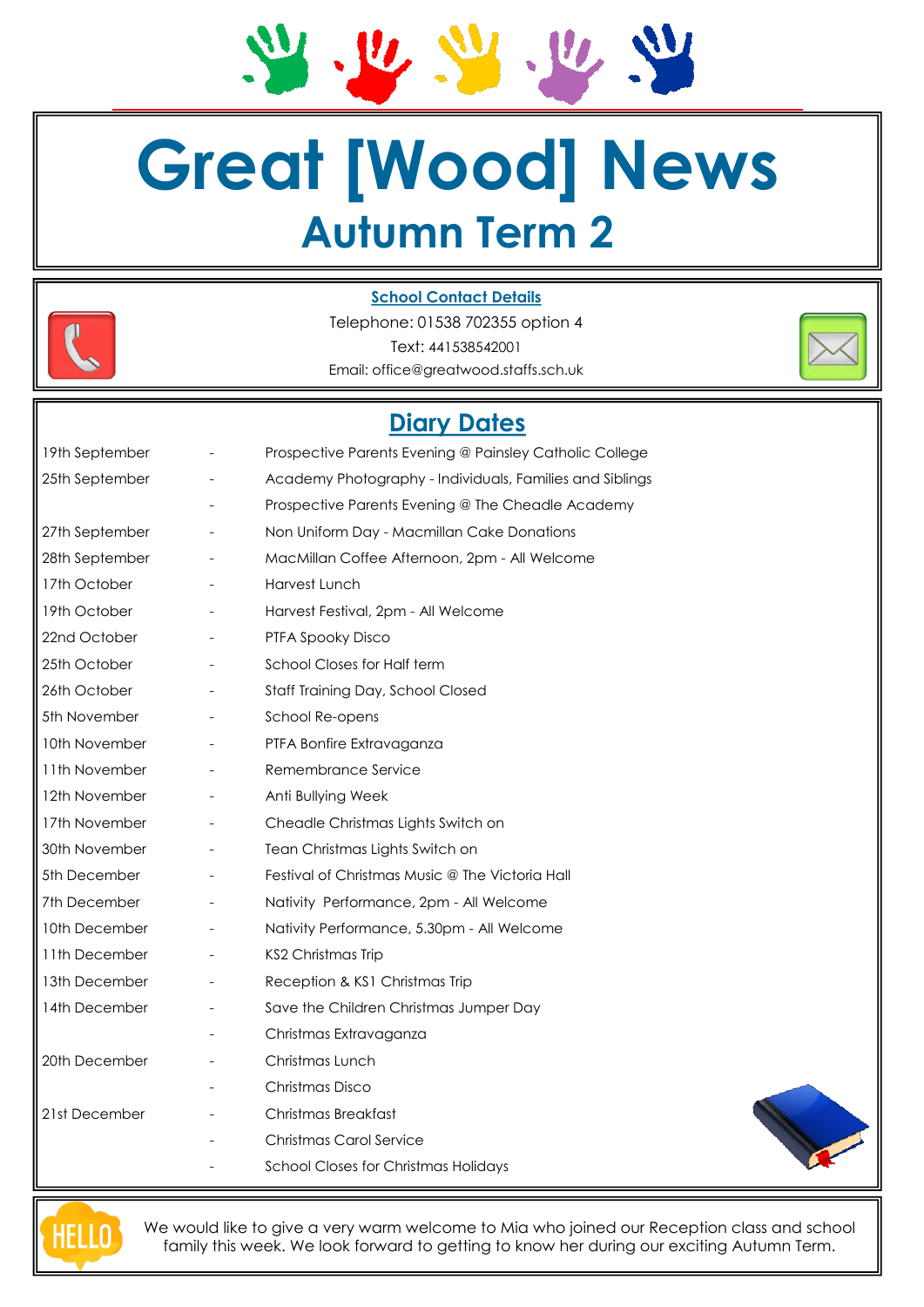**Macmillan Coffee Afternoon** Following the success of previous years we are, once again, holding our Macmillan Coffee afternoon on Friday 28th September at 2-4pm. Please come and join us for coffee, slice of cake and a chat, all funds raised go to Macmillan Cancer Support. The main reason for this fundraisers' success is the generous donation of cakes from our parents, homemade or bought, and therefore we will be having a school **own clothes day on Thursday 27th September**. To wear their own clothes, children are asked to bring in a donation of a cake or cakes, (these can be home baked or shop bought), all donations will be gratefully received!

We hope that you will be able to come along and support this extremely worthwhile cause, whilst enjoying a slice of cake, a cuppa and a chat amongst friends.

Thank you, in advance, for your help and support.

# **New School Captains**

# **We are delighted to announce our new school captains;**

- Blue Captain Alfie Burton and Vice-Captain Alyssa Burgoyne
- Yellow Captain Ethan Ganner and Vice-Captain Sophie Peach
- Green Captain Kaci Redfern and Vice-Captain Summer McAlpine
- Red Captain Grace Ansell and Vice-Captain Jessica Rushton

# **Along with our brand new School Council;**

- Year 1 Jack Brindley, Sienna Williams & Freya Hughes
- Year 2 Aaron Roberts & Amelia Bradley
- Year 3 Jack Harris & Anna Parry
- Year 4 Harry Foxall & Amy Buckley
- Year 5 Freya Swinson, Leighton Downings & Jamie Beardmore
- Year 6 Cory Eardley & Grace Myers

Along side the school council, we have a year 5/6 class council, the members are: Amelia Harper, Karleigh Bonsall, Leah Wilford, Ben Lonergan, Alex Athersmith and Ethan Czwartynski

Huge congratulations to you all - we are very proud of you and hope you enjoy representing the school.

# **Year 6 Transition to High School**

Please be aware that the closing date for Year 6 parents to apply for a high school place, for their child, is **31st October 2018.** Please ensure that you have made your application before this date. Applications can be made using the online application service, which is available at www.staffordshire.gov.uk/education/admissions and by following the links to 'Apply online'.

If any parent requires help with the application process, please contact the school office, who will be happy to help.



# **ASM Sport Afterschool Clubs**

ASM Sports will be running an after school sports clubs on Mondays, Wednesdays and Thursdays, from Monday 10th September. The club will be straight after school until 4.30pm each day, until the end of this half term, when a new list of clubs will be available.

The club is for both key stages and costs £3.00 per week, per child. If you would like your child to attend the ASM Sports club, please complete the permission slip and return it to the school office as soon as possible, as there are limited spaces available. Places will be allocated on a first come first served basis.



#### **Page 2 Great [Wood] News Autumn Term 2**





**WE ARE MACMILLAN CANCER SUPPORT** 

Do you have, or know anyone who has, a child who is due to start school next September? Parents of these children are warmly invited to come and have a look round school and see what we have to offer.

Please contact the school office for more details.



# **Choir**

Our fantastic Mrs Roberts will, once again, be running our Great Wood choir this year. Rehearsals will take place during Monday lunchtimes. Children who are interested in joining, who have not already joined, can get an application letter from the Mrs Roberts.

Should your child join, choir badges are available from Mrs Roberts at a cost of £1 each.